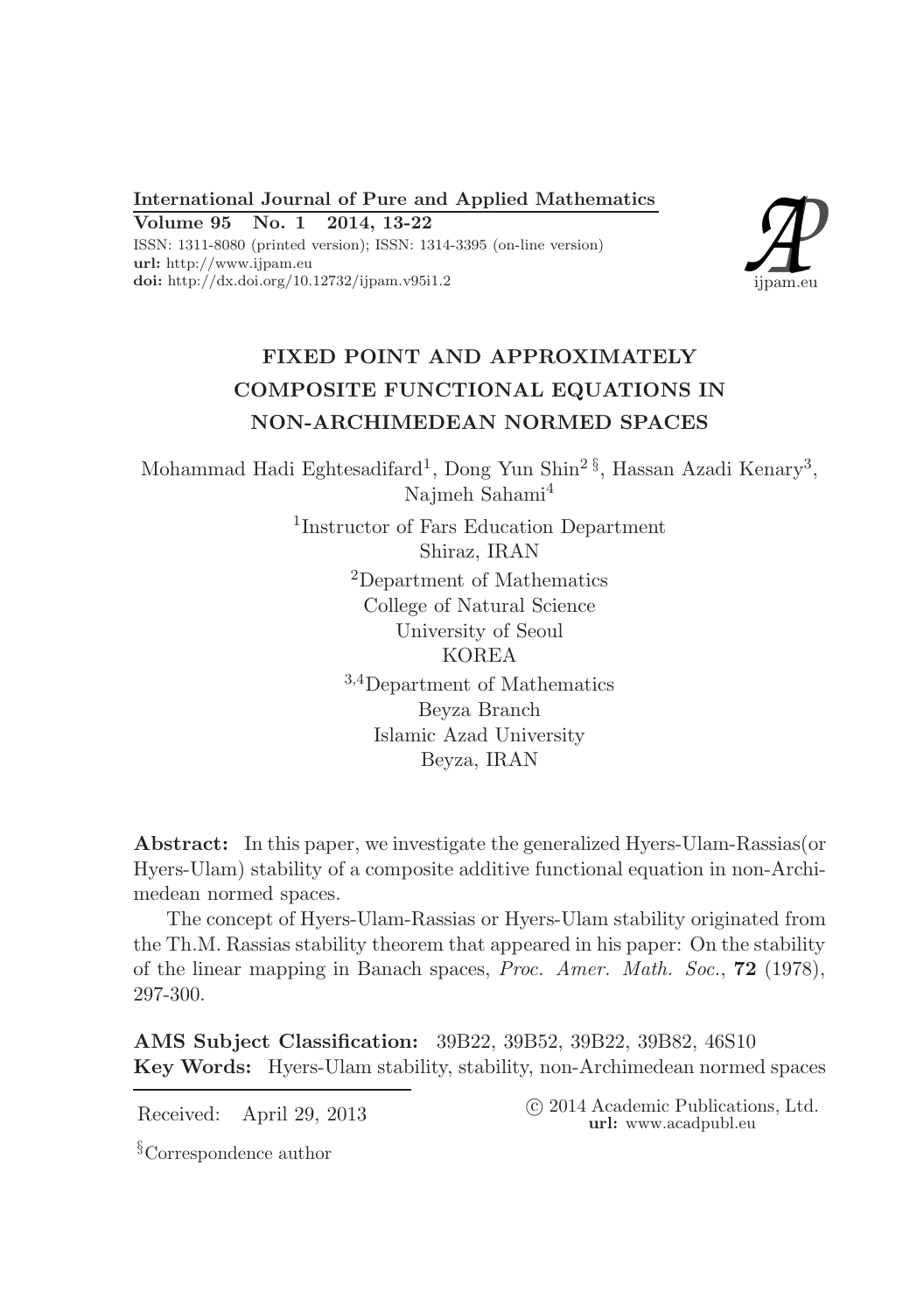## 1. Introduction and Preliminaries

A classical question in the theory of functional equations is the following: When is it true that a function which approximately satisfies a functional equation D must be close to an exact solution of  $D$ ?.

If the problem accepts a solution, we say that the equation  $D$  is stable. The first stability problem concerning group homomorphisms was raised by Ulam [26] in 1940.

We are given a group G and a metric group G' with metric  $d(.,.)$ . Given  $\varepsilon >$ 0, dose there exist a  $\delta > 0$  such that if  $f : G \to G'$  satisfies  $d(f(xy), f(x)f(y))$  < δ, for all  $x, y ∈ G$ , then a homomorphism  $h : G \to G$ ; exists with  $d(f(x), h(x)) <$  $\varepsilon$  for all  $x \in G$ ?.

Ulam's problem was partially solved by Hyers [10] in 1941.

Let  $E_1$  be a normed space,  $E_2$  a Banach space and suppose that the mapping  $f: E_1 \to E_2$  satisfies the inequality

$$
||f(x + y) - f(x) - f(y)|| \le \varepsilon
$$

for all  $x, y \in E_1$ , where  $\varepsilon > 0$  is a constant. Then the limit

$$
T(x) = \lim_{n \to \infty} 2^{-n} f(2^n x)
$$

exists for each  $x \in E_1$  and T is the unique additive mapping satisfying

$$
||T(x) - f(x)|| \le \varepsilon \tag{1.1}
$$

for all  $x \in E_1$ . Also, if for each x the function  $t \to f(tx)$  from R to  $E_2$  is continuous on  $\mathbb R$ , then T is linear. If f is continuous at a single point of  $E_1$ , then T is continuous everywhere in  $E_1$ . Moreover (1.1) is sharp.

In 1978, Th. M. Rassias [18] formulated and proved the following theorem, which implies Hyers's Theorem as a special case. Suppose that  $E$  and  $F$  are real normed spaces with F a complete normed space,  $f : E \to F$  is a mapping such that for each fixed  $x \in E$  the mapping  $t \to f(tx)$  is continuous on R, and let there exist  $\varepsilon \geq 0$  and  $p \in [0,1)$  such that for all  $x, y \in E$ 

$$
||f(x + y) - f(x) - f(y)|| \le \varepsilon (||x||^{p} + ||y||^{p})
$$
\n(1.2)

Then there exists a unique linear mapping  $T : E \to F$  such that such that for all  $x \in E$ 

$$
||f(x) - T(x)|| \le \frac{\varepsilon ||x||^p}{1 - 2^{p-1}}
$$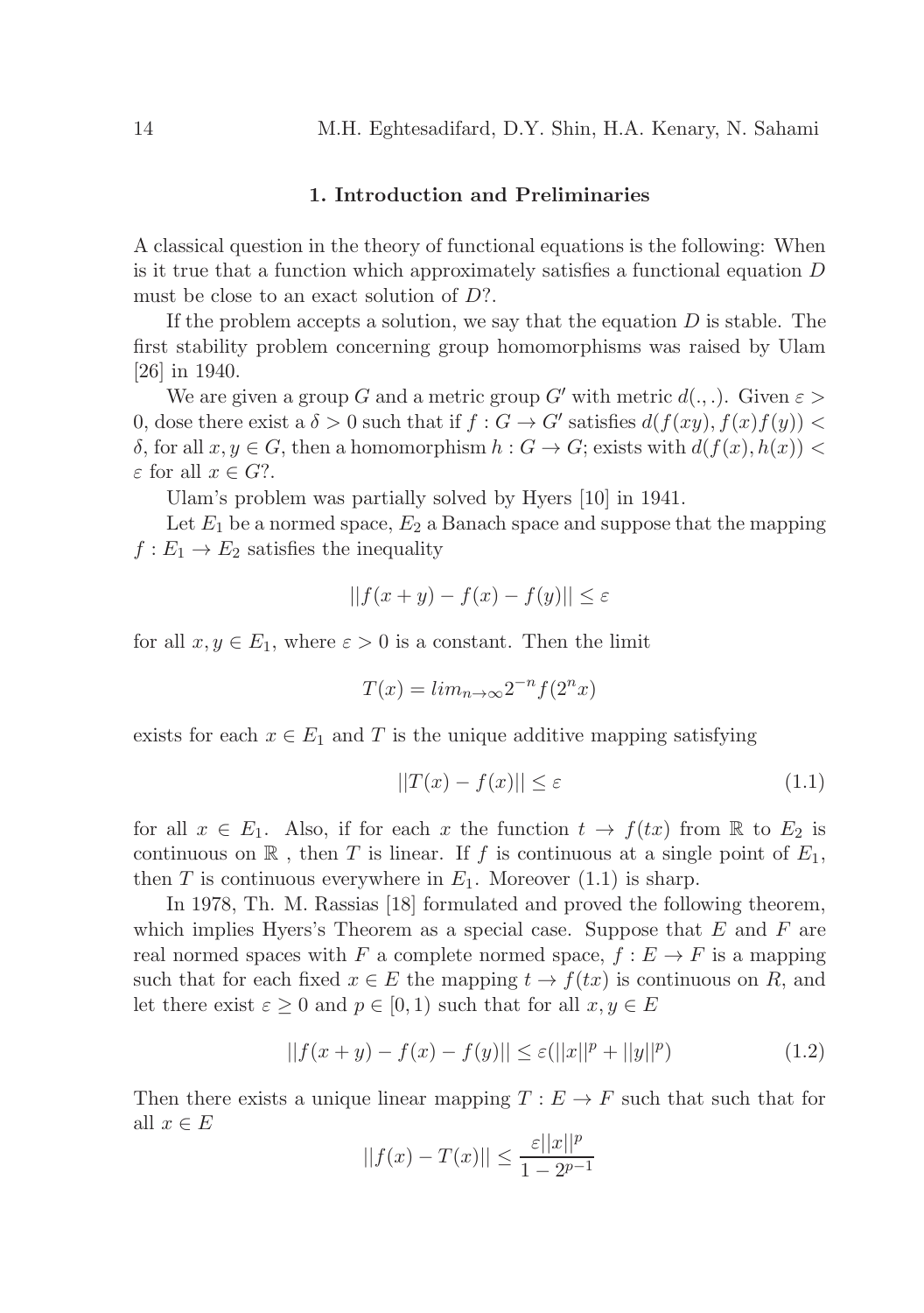The case of the existence of a unique additive mapping had been obtained by T. Aoki [2], as it is recently noticed by Lech Maligranda. However, Aoki [2] had claimed the existence of a unique linear mapping, that is not true because he did not allow the mapping f to satisfy some continuity assumption. Th.M. Rassias [18], who independently introduced the unbounded Cauchy difference was the first to prove that there exists a unique linear mapping T satisfying

$$
||f(x) - T(x)|| \le \frac{\epsilon ||x||^p}{1 - 2^{p-1}} \quad x \in E
$$

In 1990, Th.M. Rassias [19] during the 27th International Symposium on Functional Equations asked the question whether such a theorem can also be proved for  $p \geq 1$ . In 1991, Z. Gajda [8] following the same approach as in Th. M. Rassias [24], gave an affirmative solution to this question for  $p > 1$ . It was proved by Z. Gajda  $[8]$ , as well as by Th. M. Rassias and P. Semrl  $[20]$  that one can not prove a Th. M. Rassias type theorem when  $p = 1$ . In 1994, P. Gǎvruta [9] provided a further generalization of Th. M. Rassias theorem in which he replaced the bound  $\varepsilon(||x||^p + |||y||^p)$  by a general control function  $\psi(x, y)$  for the existence of a unique linear mapping.

The functional equation  $f(x + y) + f(x - y) = 2f(x) + 2f(y)$  is called the quadratic functional equation. In particular, every solution of the quadratic functional equation is said to be a quadratic mapping. A generalized Hyers-Ulam stability problem for the quadratic functional equation was proved by Skof [25] for mappings  $f: X \to Y$ , where X is a normed space and Y is a Banach space. Cholewa [6] noticed that the theorem of Skof is still true if the relevant domain X is replaced by an Abelian group. In [7], Czerwik proved the generalized Hyers-Ulam stability of the quadratic functional equation.

During the last decades several stability problems of functional equations have been investigated by a number of mathematicians  $(1[-5], [11]-[24])$ .

**Definition 1.1.** By a non-Archimedean field we mean a field  $\mathbb{K}$  equipped with a function(valuation)  $|.| : \mathbb{K} \to [0,\infty)$  such that for all  $r, s \in \mathbb{K}$ , the following conditions hold:

- (i)  $|r| = 0$  if and only if  $r = 0$ ;
- (*ii*)  $|rs| = |r||s|$ ;
- (*iii*)  $|r + s| \leq max\{|r|, |s|\}.$

**Definition 1.2.** Let X be a vector space over a scalar field  $K$  with a non-Archimedean non-trivial valuation  $|.|$ . A function  $||.|| : X \to \mathbb{R}$  is a non-Archimedean norm (valuation) if it satisfies the following conditions: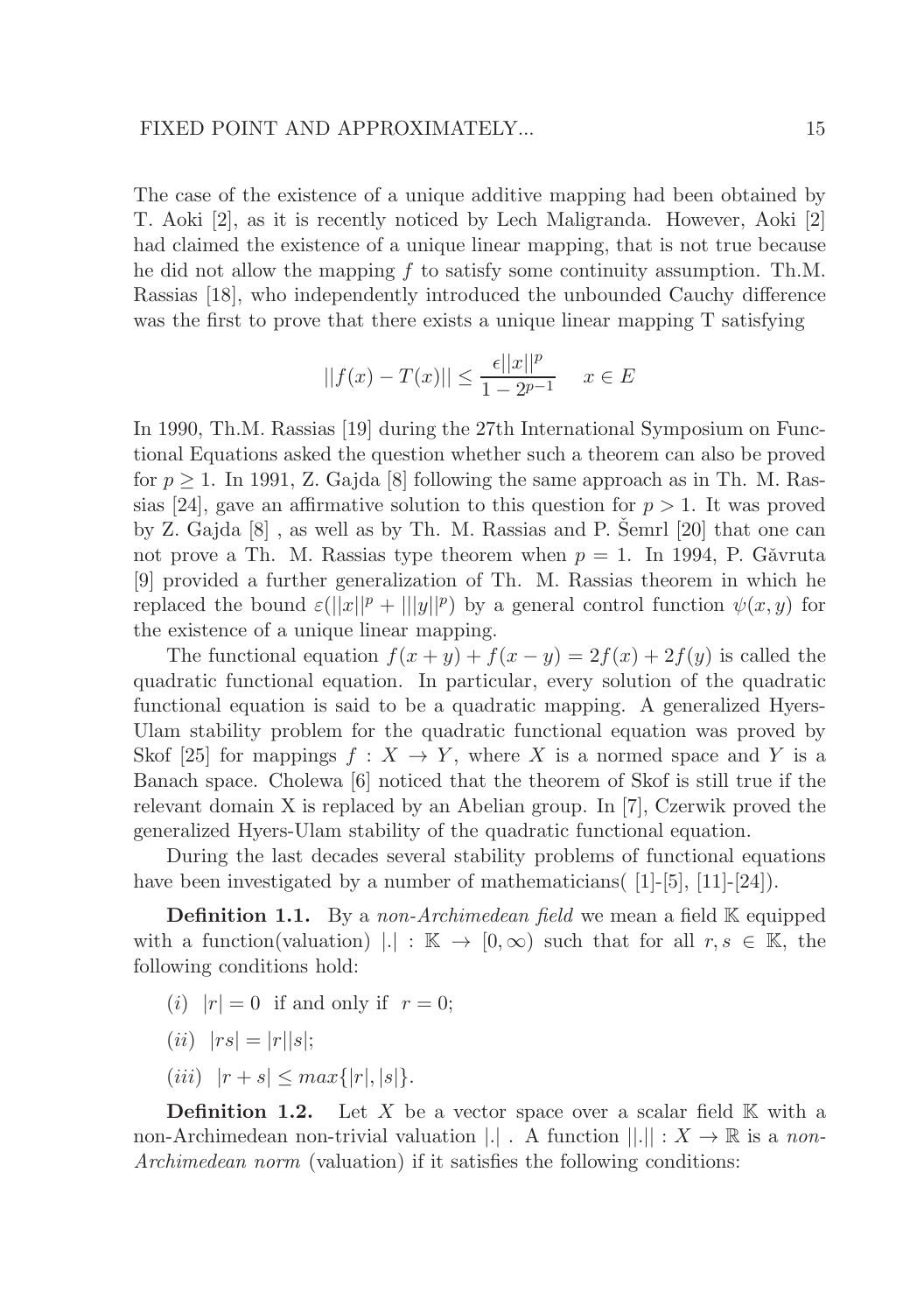- (i)  $||x|| = 0$  if and only if  $x = 0$ ;
- (*ii*)  $||rx|| = |r|| ||x||$   $(r \in \mathbb{K}, x \in X);$

 $(iii)$  The strong triangle inequality ultrametric); namely

$$
||x + y|| \le \max{||x||, ||y||}. \quad x, y \in X
$$

Then  $(X, ||.||)$  is called a non-Archimedean space.

Due to the fact that

$$
||x_n - x_m|| \le \max\{||x_{j+1} - x_j|| : m \le j \le n - 1\} \quad (n > m)
$$

**Definition 1.3.** A sequence  $\{x_n\}$  is *Cauchy* if and only if  $\{x_{n+1} - x_n\}$ converges to zero in a non-Archimedean space. By a complete non-Archimedean space we mean one in which every Cauchy sequence is convergent.

**Definition 1.4.** Let X be a set. A function  $d : X \times X \to [0,\infty]$  is called a generalized metric on  $X$  if  $d$  satisfies the following conditions:

(a)  $d(x, y) = 0$  if and only if  $x = y$  for all  $x, y \in X$ ;

(b) 
$$
d(x, y) = d(y, x)
$$
 for all  $x, y \in X$ ;

(c)  $d(x, z) \leq d(x, y) + d(y, z)$  for all  $x, y, z \in X$ .

**Theorem 1.1.** Let  $(X,d)$  be a complete generalized metric space and  $J: X \to X$  be a strictly contractive mapping with Lipschitz constant  $L < 1$ . Then, for all  $x \in X$ , either  $d(J^n x, J^{n+1} x) = \infty$  for all nonnegative integers n or there exists a positive integer  $n_0$  such that:

(a)  $d(J^n x, J^{n+1} x) < \infty$  for all  $n_0 \ge n_0$ ;

(b) the sequence  $\{J^n x\}$  converges to a fixed point  $y^*$  of J;

(c)  $y^*$  is the unique fixed point of J in the set  $Y = \{y \in X : d(J^{n_0}x, y)$ ∞};

(d) 
$$
d(y, y^*) \le \frac{1}{1-L}d(y, Jy)
$$
 for all  $y \in Y$ .

In this paper, we prove the generalized Hyers-Ulam stability of the following functional equation

$$
f(f(x) - f(y)) = f(x + y) + f(x - y) - f(x) - f(y)
$$
\n(1.3)

in non-Archimedean normed spaces. In the rest of the paper let  $|2| \neq 1$ .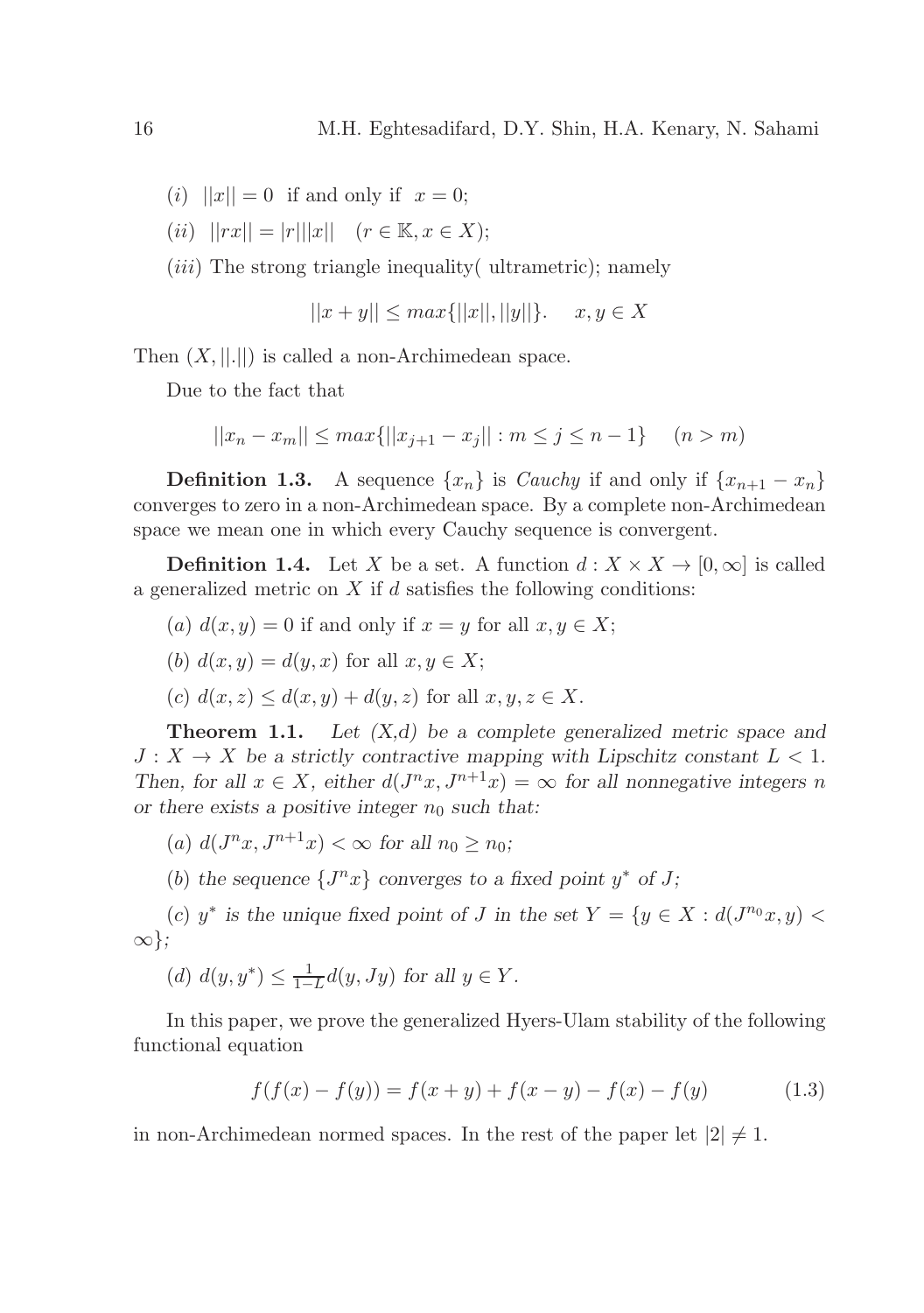## 2. Non-Archimedean Stability of Eq. (1.3): A Fixed Point Method

Throughout this section, using the fixed point method we prove the generalized Hyers-Ulam stability of the composite functional equation (1.3) in non-Archimedean spaces.

**Theorem 2.1.** Let X is a non-Archimedean normed space and that Y be a complete non-Archimedean normed space. Assume  $\zeta : X^2 \to [0, \infty)$  be a function such that there exists an  $L < 1$  with

$$
\zeta(2x, 2y) \le |2|L\zeta(x, y) \tag{2.1}
$$

for all  $x, y \in X$ . Let  $f : X \to Y$  be a mapping satisfying

$$
\left\| f(f(x) - f(y)) - f(x + y) - f(x - y) + f(x) + f(y) \right\| \le \zeta(x, y) \tag{2.2}
$$

for all  $x, y \in X$ . Then there is a unique additive mapping  $A: X \to Y$  such that

$$
||f(x) - A(x)|| \le \frac{\zeta(x, x)}{|2| - |2|L}
$$
 (2.3)

Proof. Putting  $y = x$  in (2.2), we have

$$
\left\| \frac{f(2x)}{2} - f(x) \right\| \le \frac{1}{|2|} \zeta(x, x)
$$
 (2.4)

for all  $x \in X$ . Consider the set  $S := \{g : X \to Y\}$  and the generalized metric d in S defined by  $d(f, g) = \inf_{\mu \in (0, +\infty)} \{||g(x) - h(x)|| \leq \mu \zeta(x, x), \forall x \in X\},\$ where inf  $\emptyset = +\infty$ . It is easy to show that  $(S, d)$  is complete (see [12], Lemma 2.1).

Now, we consider a linear mapping  $J : (S, d) \to (S, d)$  such that  $Jh(x) :=$ 1  $\frac{1}{2}h(2x)$  for all  $x \in X$ . Let  $g, h \in S$  be such that  $d(g, h) = \epsilon$ . Then  $||g(x) |h(x)|| \leq \epsilon \zeta(x, x)$  for all  $x \in X$  and so

$$
||Jg(x) - Jh(x)|| = \left\| \frac{g(2x)}{2} - \frac{h(2x)}{2} \right\| \le \frac{1}{|2|} \epsilon \zeta(2x, 2x) \le \frac{1}{|2|} \epsilon |2| L\zeta(x, x)
$$

for all  $x \in X$ . Thus  $d(g, h) = \epsilon$  implies that  $d(Jg, Jh) \leq L\epsilon$ . This means that  $d(Jg, Jh) \le Ld(g, h)$  for all  $g, h \in S$ . It follows from  $(2.4)$  that  $d(f, Jf) \le$  $\frac{1}{|2|}$  < + $\infty$ . By Theorem 1.1, there exists a mapping  $A: X \to Y$  satisfying the following:

(1)  $\tilde{A}$  is a fixed point of  $J$ , that is,

$$
A(2x) = 2A(x) \tag{2.5}
$$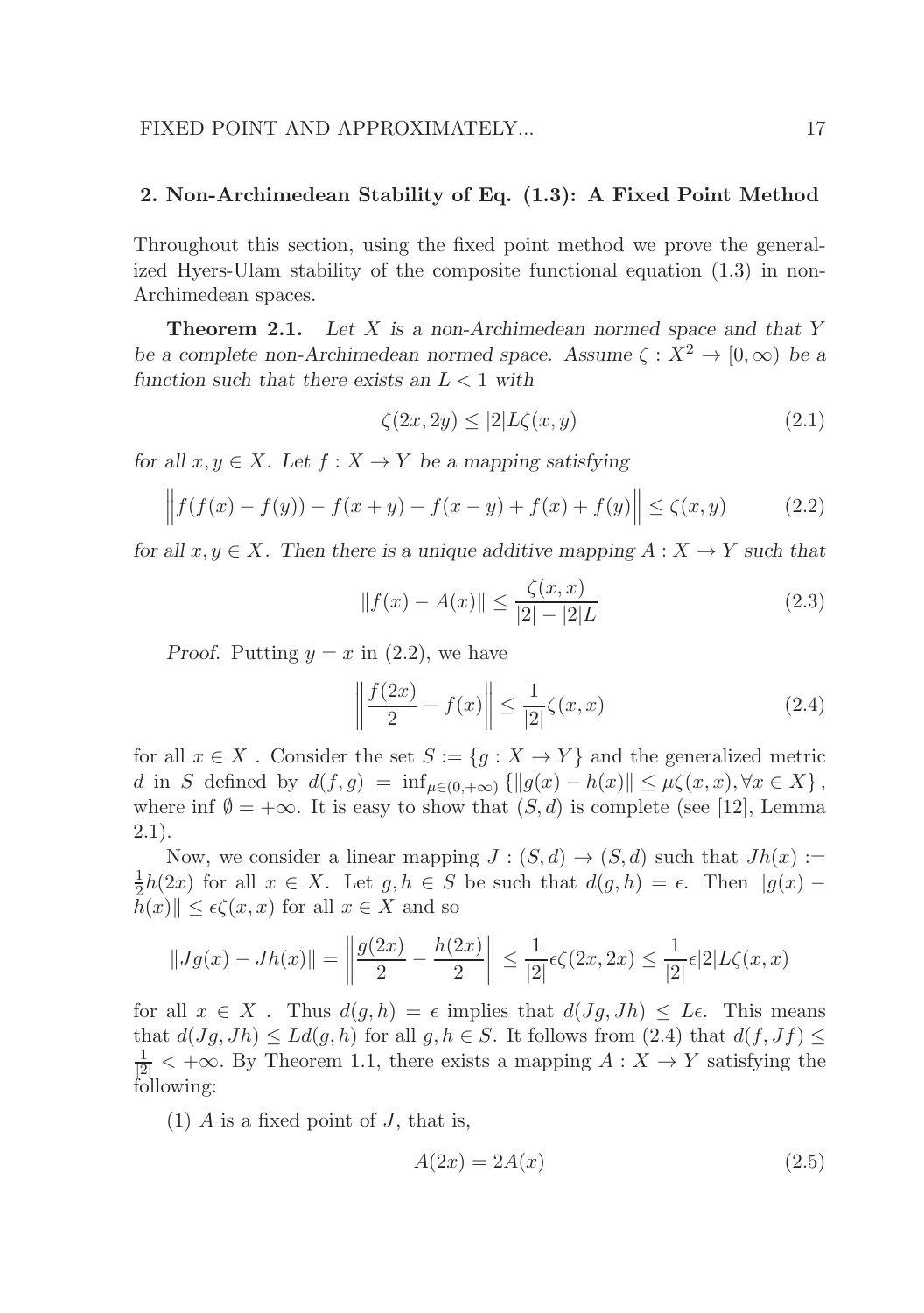for all  $x \in X$ . The mapping A is a unique fixed point of J in the set  $\Omega = \{h \in$  $S : d(q, h) < \infty$ . This implies that A is a unique mapping satisfying (2.5) such that there exists  $\mu \in (0,\infty)$  satisfying  $|| f(x) - A(x)|| \leq \mu \zeta(x,x)$  for all  $x \in X$ .

(2)  $d(J^n f, A) \to 0$  as  $n \to \infty$ . This implies the equality  $\lim_{n \to \infty} \frac{f(2^n x)}{2^n}$  $A(x)$  for all  $x \in X$ .

(3)  $d(f, A) \leq \frac{d(f, Jf)}{1 - L}$  with  $f \in \Omega$ , which implies the inequality  $d(f, A) \leq \frac{1}{1 - L}$  This implies that the inequality (2.3) holds. By (2.1) and (2.2) we  $\frac{1}{|2|-|2|L}$ . This implies that the inequality (2.3) holds. By (2.1) and (2.2), we obtain

$$
\left\| A(A(x) - A(y)) - A(x + y) - A(x - y) + A(x) + A(y) \right\|
$$
  
\n
$$
\lim_{n \to \infty} \left\| \frac{f(f(2^nx) - f(2^ny))}{2^n} - \frac{f(2^nx + 2^ny)}{2^n} - \frac{f(2^nx - 2^ny)}{2^n} + \frac{f(2^nx)}{2^n} + \frac{f(2^ny)}{2^n} \right\|
$$
  
\n
$$
\leq \lim_{n \to \infty} \frac{1}{|2|^n} \zeta(2^nx, 2^ny) \leq \lim_{n \to \infty} \frac{1}{|2|^n} L^n \cdot |2|^n \zeta(x, y) = 0
$$

for all  $x, y \in X$  and  $n \in \mathbb{N}$ . So  $\parallel$  $A(A(x)-A(y))-A(x+y)-A(x-y)+A(x)+$  $A(y)$  $= 0$ , for all  $x, y \in X$ . Thus the mapping  $A: X \to Y$  satisfying in (1.3). On the other hand

$$
2A\left(\frac{x}{2}\right) - A(x) = \lim_{n \to \infty} \frac{f(2^{n-1}x)}{2^{n-1}} - \lim_{n \to \infty} \frac{f(2^nx)}{2^n} = 0.
$$

So, A is an additive mapping, as desired. This completes the proof.

Corollary 2.1. Let  $\theta \geq 0$  and r be a real number with  $0 < r < 1$ . Let  $f: X \to Y$  be a mapping satisfying

口

$$
\left\| f(f(x) - f(y)) - f(x + y) - f(x - y) + f(x) + f(y) \right\| \le \theta(\|x\|^r + \|y\|^r) \tag{2.6}
$$

for all  $x, y \in X$ . Then the limit  $A(x) = \lim_{n \to \infty} \frac{f(2^{n}x)}{2^{n}}$  exists for all  $x \in X$  and  $A: X \to Y$  is a unique additive mapping such that

$$
||f(x) - A(x)|| \le \frac{2\theta ||x||^r}{|2| - |2|^{r+1}}
$$

for all  $x \in X$ .

Proof. The proof follows from Theorem 2.1 by taking  $\zeta(x,y) = \theta(||x||^r +$  $||y||^r$  for all  $x, y \in X$ . In fact, if we choose  $L = |2|^r$ , then we get the desired result. $\Box$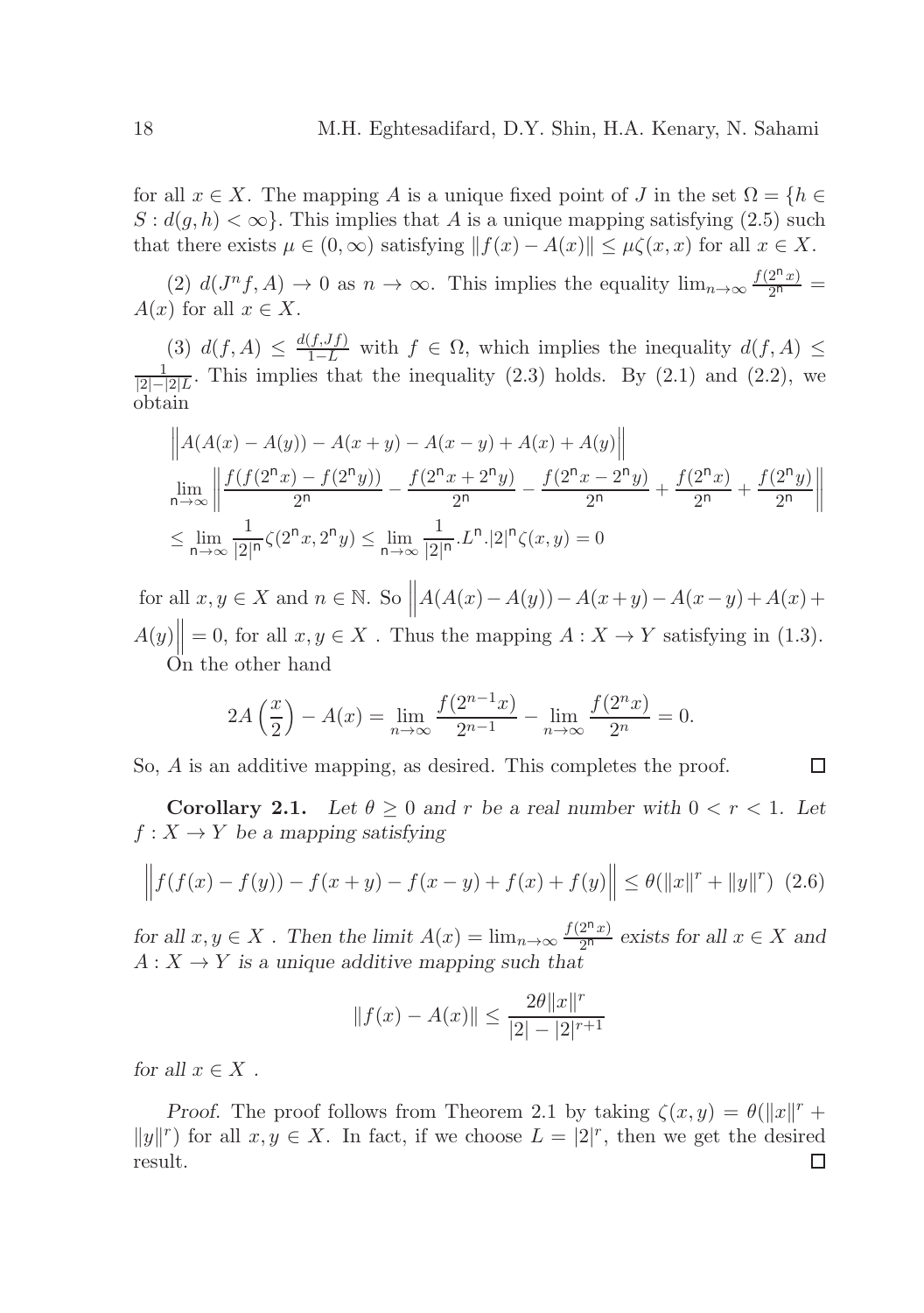**Theorem 2.2.** Let X is a non-Archimedean normed space and that Y be a complete non-Archimedean normed space. Assume  $\zeta : X^2 \to [0, \infty)$  be a function such that there exists an  $L < 1$  with

$$
\zeta\left(\frac{x}{2},\frac{y}{2}\right) \le \frac{L}{|2|}\zeta(x,y) \tag{2.7}
$$

for all  $x, y \in X$ . Let  $f : X \to Y$  be a mapping satisfying (2.2). Then the limit  $A(x) = \lim_{n \to \infty} 2^n f\left(\frac{x}{2^n}\right)$  exists for all  $x \in X$  and defines a unique additive mapping  $A: X \to Y$  such that

$$
||f(x) - A(x)|| \le \frac{L\zeta(x, x)}{|2| - |2|L}
$$

Proof. Substituting  $y = x$  in (2.2) and then replacing x by  $\frac{x}{2}$ , we get

$$
\left\| f(x) - 2f\left(\frac{x}{2}\right) \right\| \le \zeta\left(\frac{x}{2}, \frac{x}{2}\right) \tag{2.8}
$$

for all  $x \in X$ . Let  $(S, d)$  be the generalized metric space defined in the proof of Theorem 2.1. Consider a linear mapping  $J : (S, d) \rightarrow (S, d)$  such that  $Jh(x) := 2h\left(\frac{x}{2}\right)$  $\frac{x}{2}$  for all  $x \in X$ . Let  $g, h \in S$  be such that  $d(g, h) = \epsilon$ . Then  $||g(x) - h(x)|| \leq \epsilon \zeta(x, x)$  for all  $x \in X$  and so

$$
||Jg(x) - Jh(x)|| = \left||2g\left(\frac{x}{2}\right) - 2h\left(\frac{x}{2}\right)\right|| \le |2|\epsilon\zeta\left(\frac{x}{2}, \frac{x}{2}\right) \le |2|\epsilon \cdot \frac{L}{|2|}\zeta(x, x)
$$

for all  $x \in X$ . Thus  $d(g, h) = \epsilon$  implies that  $d(Jg, Jh) \leq L\epsilon$ . This means that  $d(Jg, Jh) \le Ld(g, h)$  for all  $g, h \in S$ . It follows from  $(2.8)$  that  $d(f, Jf) \le \frac{L}{2}$  $\frac{L}{|2|}$ .

By Theorem 1.1, there exists a mapping  $A: X \to Y$  satisfying the following:

 $(1)$  A is a fixed point of J, that is,

$$
A\left(\frac{x}{2}\right) = \frac{1}{2}A(x) \tag{2.9}
$$

for all  $x \in X$ . The mapping A is a unique fixed point of J in the set  $\Omega = \{h \in$  $S: d(g, h) < \infty$ . This implies that A is a unique mapping satisfying (2.9) such that there exists  $\mu \in (0,\infty)$  satisfying  $|| f(x) - A(x)|| \leq \mu \zeta(x,x)$  for all  $x \in X$ .

(2)  $d(J^n f, A) \to 0$  as  $n \to \infty$ . This implies the equality  $\lim_{n \to \infty} 2^n f(\frac{x}{2^n}) =$  $A(x)$  for all  $x \in X$ .

(3)  $d(f, A) \leq \frac{d(f, Jf)}{1 - L}$  with  $f \in \Omega$ , which implies the inequality  $d(f, A) \leq$ L  $\frac{L}{|2|-|2|L}$ . The rest of the proof is similar to the proof of Theorem 2.1.  $\Box$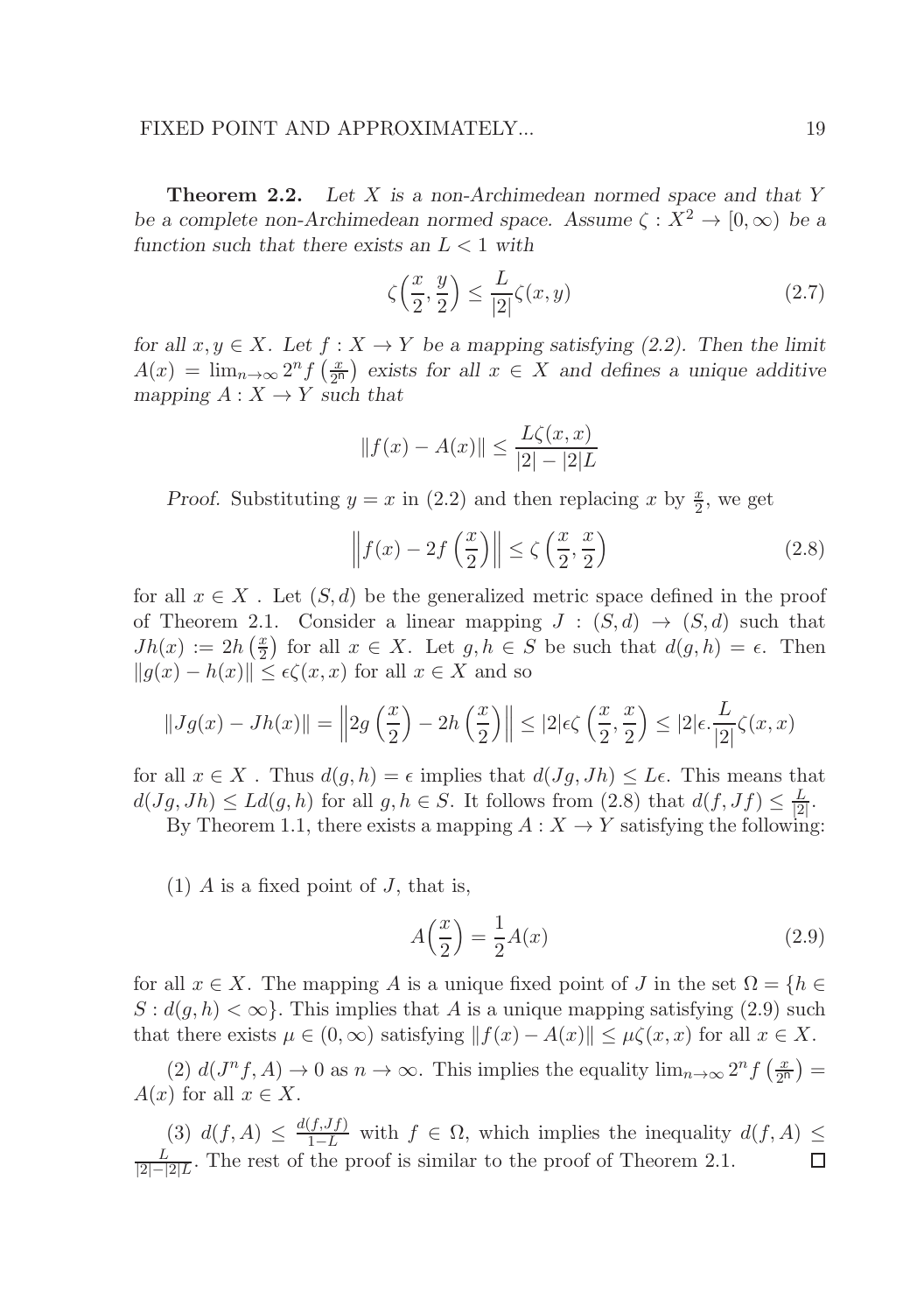**Corollary 2.2.** Let  $\theta \geq 0$  and r be a real number with  $r > 1$ . Let  $f$ :  $X \to Y$  be a mapping satisfying (2.6). Then the limit  $A(x) = \lim_{n \to \infty} 8^n f\left(\frac{x}{2^n}\right)$ exists for all  $x \in X$  and  $A: X \to Y$  is a unique additive mapping such that

$$
||f(x) - A(x)|| \le \frac{2|2|^{r-1}\theta||x||^r}{|2| - |2|^r}
$$
\n(2.10)

for all  $x \in X$ .

Proof. The proof follows from Theorem 2.2 by taking  $\zeta(x,y) = \theta(||x||^r +$  $||y||<sup>r</sup>$  for all  $x, y \in X$ . In fact, if we choose  $L = |2|^{r-1}$ , then we get the desired  $\Box$ result.

### Acknowledgments

D.Y. Shin was supported by Basic Science Research Program through the National Research Foundation of Korea funded by the Ministry of Education, Science and Technology (NRF-2010-0021792).

### References

- [1] L. M. Arriola and W. A. Beyer, Stability of the Cauchy functional equation over p-adic fields, Real Anal. Exchange 31 (2005/06), no. 1, 125-132.
- [2] T. Aoki, On the stability of the linear transformationin Banach spaces, J. Math. Soc. Japan, 2 (1950), 64-66.
- [3] H. Azadi Kenary, Hyres-Rassias Stability of The Pexiderial Functional Equation , Italian Journal of Pure and Applied Mathematics (in press).
- [4] H. Azadi Kenary, The Probabilistic Stability of a Pexiderial Functional Equation in Random Normed Spaces, Rendiconti Del Circolo Mathematico Di Palermo (in press).
- [5] Hassan Azadi Kenary and Yeol Je Cho, Stability of mixed additivequadratic Jensen type functional equation in various spaces, Computer and Mathematics with Applications, (2011), doi:10.1016/j.camwa.2011.03.024.
- [6] P. W. Cholewa, Remarks on the stability of functional equations, Aequationes Mathematicae, 27(1984)76-86.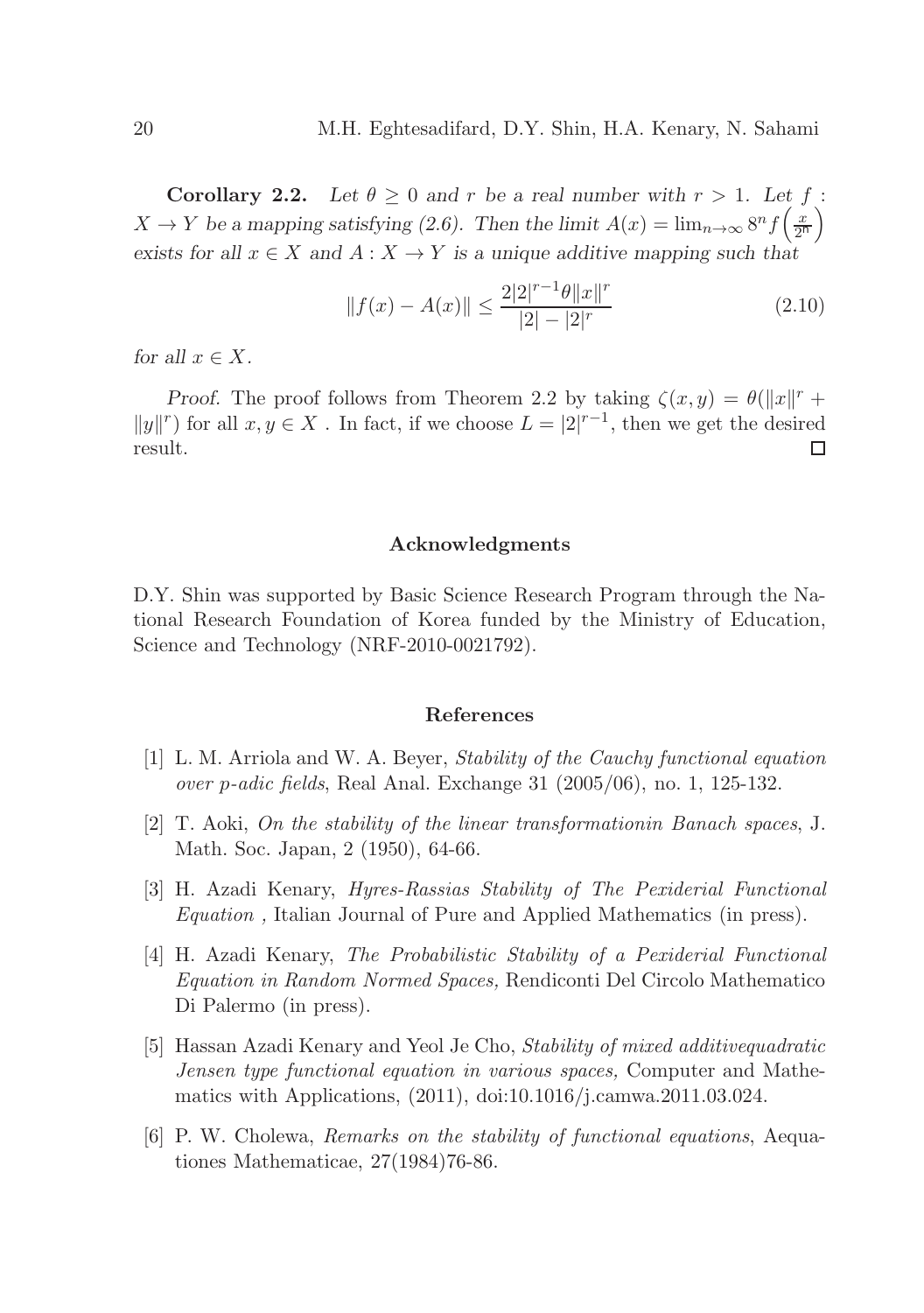- [7] S. Czerwik, Functional Equations and Inequalities in Several Variables, World Scientific, River Edge, NJ, 2002.
- [8] Z. Gajda, On stability of additive mappings, Internat. J. Math. Math. Sci., 14 (1991), 431-434.
- [9] P. Găvruta, A generalization of the Hyers-Ulam-Rassias stability of approximately additive mappings, J. Math. Anal. Appl. 184 (1994), no. 3, 431-436.
- [10] D. H. Hyers, On the stability of the linear functional equation, Proc. Nat. Acad. Sci. U.S.A. 27 (1941), 222-224.
- [11] D. H. Hyers, G. Isac, and Th. M. Rassias, Stability of Functional Equations in Several Variables, Birkhauser, Basel, 1998.
- [12] D. Mihet and V. Radu, On the stability of the additive Cauchy functional equation in random normed spaces, Journal of Math. Anal. and Appl., 343(2008)567-572.
- [13] Alireza Kamel Mirmostafaee , Approximately Additive Mappings in Non-Archimedean Normed Spaces, Bull. Korean Math. Soc. 46(2009), No.2, pp. 387-400.
- [14] C. Park, Fuzzy stability of a functional equation associated with inner product spaces, Fuzzy Sets and Systems 160(2009), 1632-1642.
- [15] C. Park, Generalized Hyers-Ulam-Rassias stability of n-sesquilinearquadratic mappings on Banach modules over C<sup>\*</sup>-algebras, J. Comput. Appl. Math. 180 (2005), 279–291.
- [16] C. Park, J. Hou, and S. Oh, Homomorphisms between JC-algebras and Lie C ∗ -algebras, Acta Math. Sin. (Engl. Ser.) 21 (2005), no. 6, 1391-1398.
- $[17]$  C. Park, On the stability of the quadratic mapping in Banach modules, J. Math. Anal. Appl., 276 (2002), 135-144.
- [18] Th. M. Rassias, On the stability of the linear mapping in Banach spaces, Proc. Amer. Math. Soc. 72 (1978), no. 2, 297-300.
- [19] Th. M. Rassias, Problem 16; 2, Report of the 27th International Symposium Functional Equations, Aequationes Math., 39 (1990), 292-309.